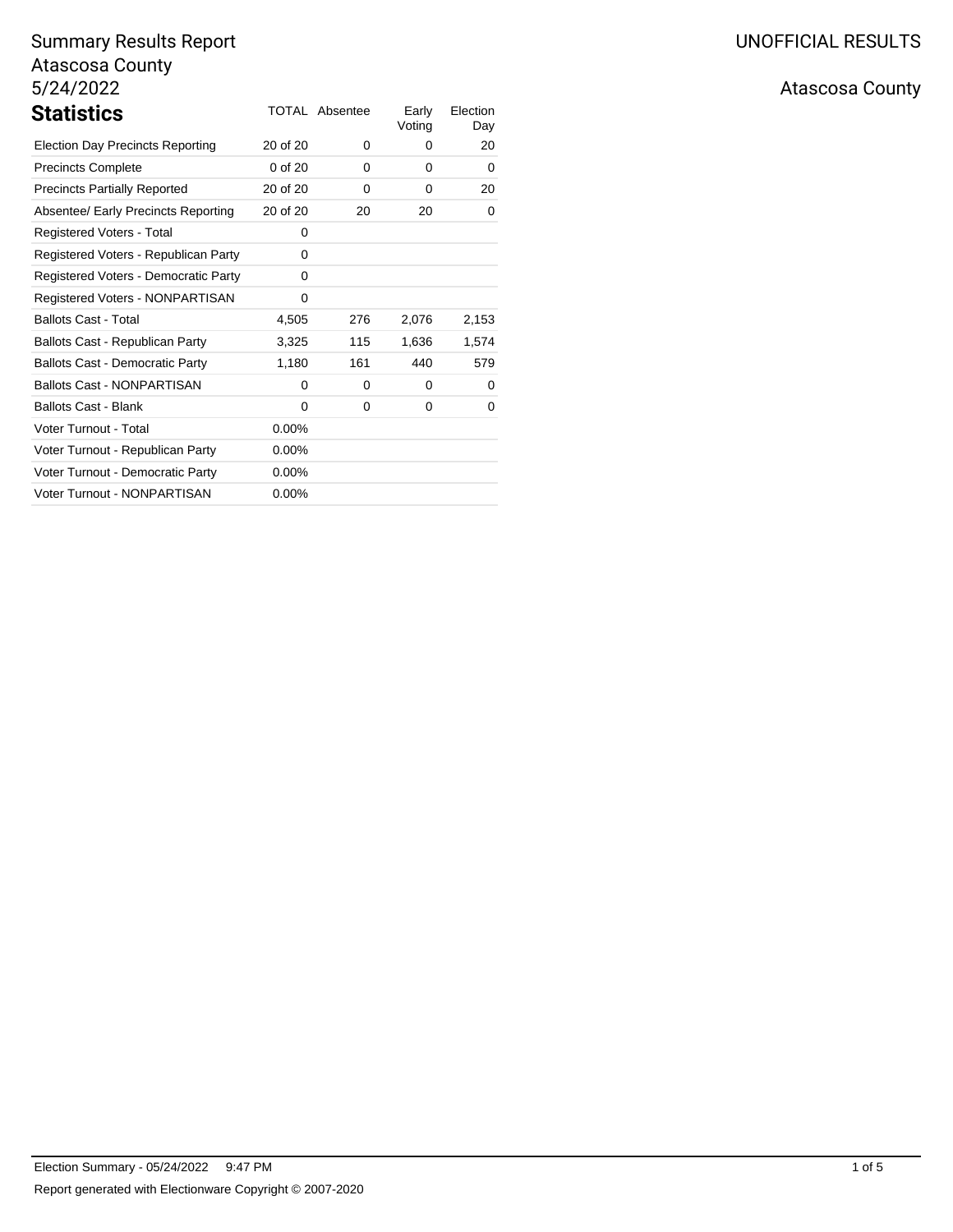## Atascosa County

# **REP US Representative, District 28**<br>Vote For 1

|                            | TOTAL    | Absentee | Early<br>Voting | Election<br>Day |
|----------------------------|----------|----------|-----------------|-----------------|
| Sandra Whitten             | 1,937    | 54       | 959             | 924             |
| Cassy Garcia               | 1,237    | 59       | 602             | 576             |
| Total Votes Cast           | 3,174    | 113      | 1,561           | 1,500           |
| Overvotes                  | $\Omega$ | $\Omega$ | 0               | 0               |
| Undervotes                 | 151      | 2        | 75              | 74              |
| <b>Contest Totals</b>      | 3,325    | 115      | 1,636           | 1,574           |
| <b>Precincts Reporting</b> | 20 of 20 |          |                 |                 |

## **REP Attorney General**

Vote For 1

|                            | TOTAL    | Absentee | Early<br>Voting | Election<br>Day |
|----------------------------|----------|----------|-----------------|-----------------|
| Ken Paxton                 | 2,230    | 79       | 1,120           | 1,031           |
| George P. Bush             | 996      | 36       | 476             | 484             |
| Total Votes Cast           | 3,226    | 115      | 1,596           | 1,515           |
| Overvotes                  | $\Omega$ | $\Omega$ | 0               | 0               |
| Undervotes                 | 99       | 0        | 40              | 59              |
| <b>Contest Totals</b>      | 3,325    | 115      | 1,636           | 1,574           |
| <b>Precincts Reporting</b> | 20 of 20 |          |                 |                 |

## **REP Comm General Land Office**

Vote For 1

|                            |          | TOTAL Absentee | Early<br>Voting | Election<br>Day |
|----------------------------|----------|----------------|-----------------|-----------------|
| Dawn Buckingham            | 1,929    | 71             | 986             | 872             |
| Tim Westley                | 988      | 31             | 456             | 501             |
| Total Votes Cast           | 2,917    | 102            | 1,442           | 1,373           |
| Overvotes                  | $\Omega$ | 0              | 0               | 0               |
| Undervotes                 | 408      | 13             | 194             | 201             |
| <b>Contest Totals</b>      | 3,325    | 115            | 1,636           | 1,574           |
| <b>Precincts Reporting</b> | 20 of 20 |                |                 |                 |

### **REP Railroad Commissioner** Vote For 1

|                            |          | TOTAL Absentee | Early<br>Voting | Election<br>Day |
|----------------------------|----------|----------------|-----------------|-----------------|
| Sarah Stogner              | 1,420    | 30             | 705             | 685             |
| Wayne Christian            | 1,595    | 77             | 780             | 738             |
| Total Votes Cast           | 3,015    | 107            | 1,485           | 1,423           |
| Overvotes                  | 0        | 0              | 0               | 0               |
| Undervotes                 | 310      | 8              | 151             | 151             |
| <b>Contest Totals</b>      | 3,325    | 115            | 1,636           | 1,574           |
| <b>Precincts Reporting</b> | 20 of 20 |                |                 |                 |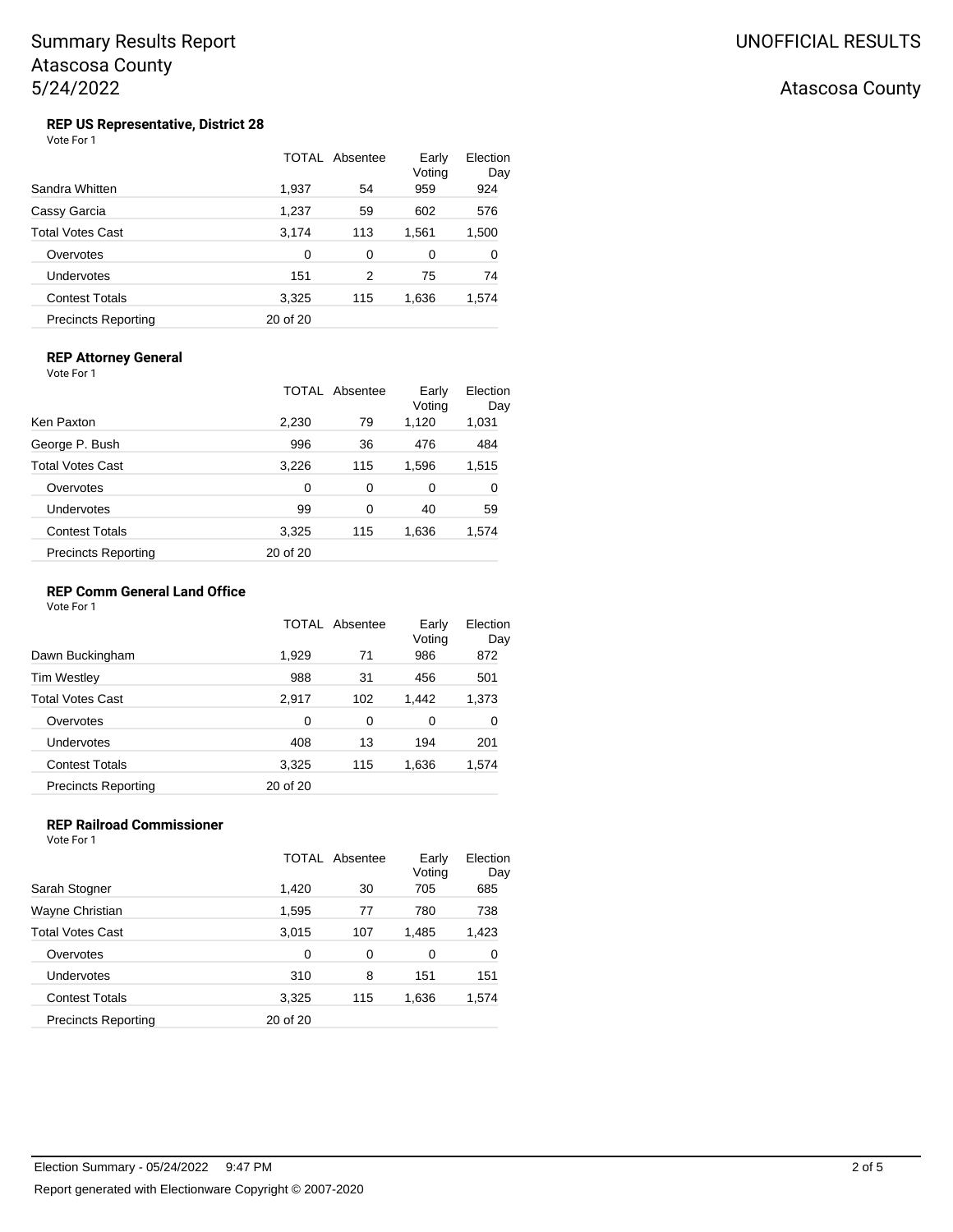## Atascosa County

# **REP State Senator, Dist 24**<br>Vote For 1

|                            |          | TOTAL Absentee | Early<br>Voting | Election<br>Day |
|----------------------------|----------|----------------|-----------------|-----------------|
| Raul Reyes                 | 607      | 23             | 293             | 291             |
| Pete Flores                | 1,608    | 66             | 849             | 693             |
| Total Votes Cast           | 2,215    | 89             | 1,142           | 984             |
| Overvotes                  | 0        | $\Omega$       | 0               | 0               |
| Undervotes                 | 74       | 3              | 33              | 38              |
| <b>Contest Totals</b>      | 2,289    | 92             | 1,175           | 1,022           |
| <b>Precincts Reporting</b> | 11 of 11 |                |                 |                 |

### **REP Dist Judge, 81st Judicial Dist** Vote For 1

|                            |          | TOTAL Absentee | Early<br>Voting | Election<br>Day |
|----------------------------|----------|----------------|-----------------|-----------------|
| <b>Trent Rowell</b>        | 1,063    | 20             | 489             | 554             |
| Jennifer Ebrom Dillingham  | 2,149    | 90             | 1,106           | 953             |
| <b>Total Votes Cast</b>    | 3,212    | 110            | 1,595           | 1,507           |
| Overvotes                  | 1        | 1              | 0               | 0               |
| <b>Undervotes</b>          | 112      | 4              | 41              | 67              |
| <b>Contest Totals</b>      | 3,325    | 115            | 1,636           | 1,574           |
| <b>Precincts Reporting</b> | 20 of 20 |                |                 |                 |

## **REP County Judge**

Vote For 1

|                            | TOTAL    | Absentee | Early<br>Voting | Election<br>Day |
|----------------------------|----------|----------|-----------------|-----------------|
| Weldon P. Cude             | 1,859    | 62       | 959             | 838             |
| Camila Chapa Mares         | 1,412    | 51       | 659             | 702             |
| <b>Total Votes Cast</b>    | 3,271    | 113      | 1,618           | 1,540           |
| Overvotes                  | $\Omega$ | 0        | 0               | 0               |
| Undervotes                 | 54       | 2        | 18              | 34              |
| <b>Contest Totals</b>      | 3,325    | 115      | 1,636           | 1,574           |
| <b>Precincts Reporting</b> | 20 of 20 |          |                 |                 |

## **REP JOP Pct 4**

Vote For 1

|                            |        | TOTAL Absentee | Early<br>Voting | Election<br>Day |
|----------------------------|--------|----------------|-----------------|-----------------|
| Rusty Prasifka             | 677    | 25             | 374             | 278             |
| Robert M. Evans            | 660    | 26             | 353             | 281             |
| <b>Total Votes Cast</b>    | 1,337  | 51             | 727             | 559             |
| Overvotes                  | 0      | 0              | 0               | 0               |
| Undervotes                 | 34     | 1              | 15              | 18              |
| <b>Contest Totals</b>      | 1,371  | 52             | 742             | 577             |
| <b>Precincts Reporting</b> | 5 of 5 |                |                 |                 |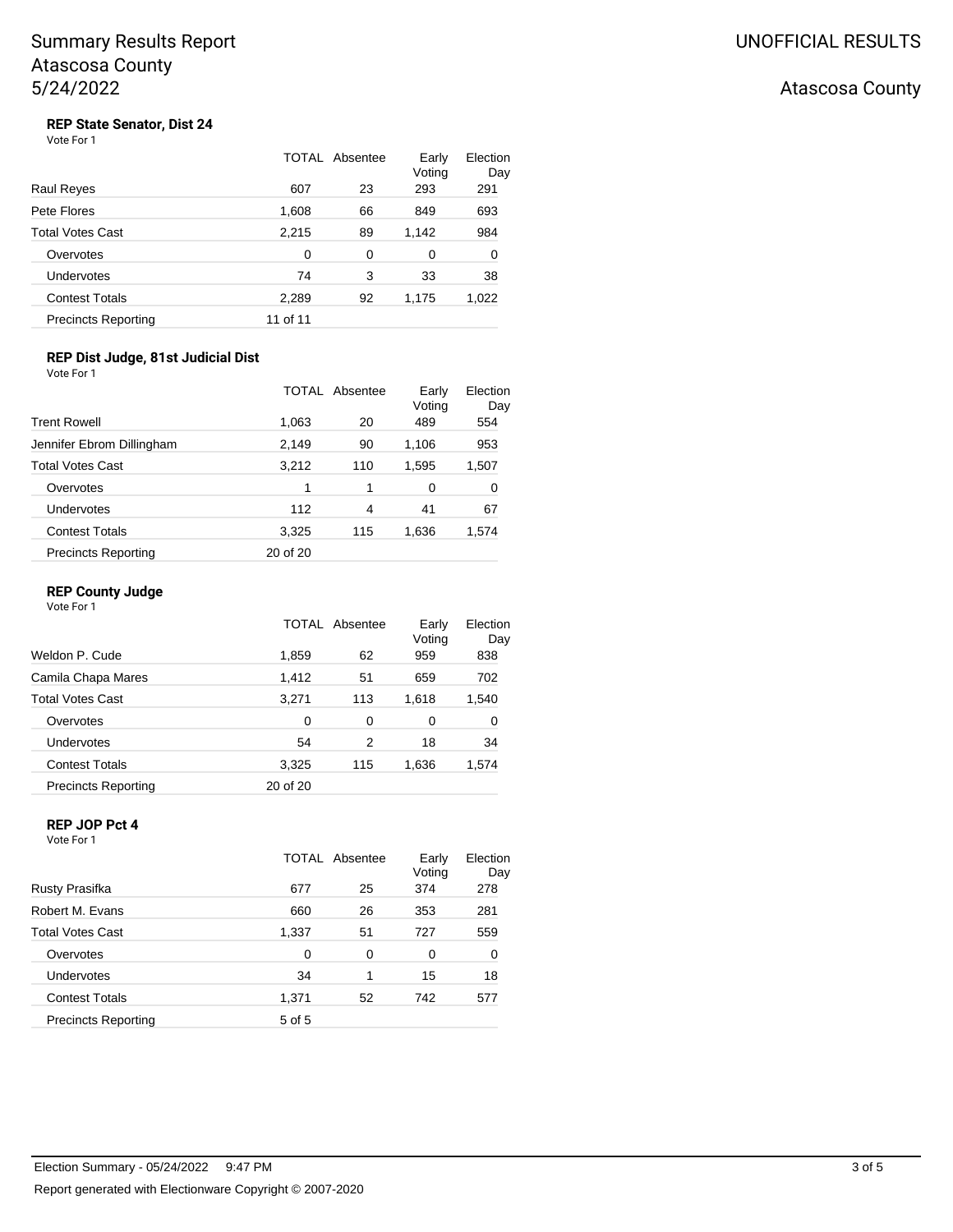## Atascosa County

#### **DEM US Representative, District 28** Vote For 1

|                            |          | TOTAL Absentee | Early<br>Voting | Election<br>Day |
|----------------------------|----------|----------------|-----------------|-----------------|
| Jessica Cisneros           | 797      | 80             | 298             | 419             |
| Henry Cuellar              | 381      | 80             | 141             | 160             |
| <b>Total Votes Cast</b>    | 1,178    | 160            | 439             | 579             |
| Overvotes                  | 0        | 0              | 0               | 0               |
| Undervotes                 | 2        | 1              | 1               | 0               |
| <b>Contest Totals</b>      | 1,180    | 161            | 440             | 579             |
| <b>Precincts Reporting</b> | 20 of 20 |                |                 |                 |

#### **DEM Lieutenant Governor** Vote For 1

|                            |          | TOTAL Absentee | Early<br>Voting | Election<br>Day |
|----------------------------|----------|----------------|-----------------|-----------------|
| Mike Collier               | 496      | 68             | 196             | 232             |
| Michelle Beckley           | 604      | 80             | 213             | 311             |
| Total Votes Cast           | 1,100    | 148            | 409             | 543             |
| Overvotes                  | 0        | 0              | 0               | 0               |
| Undervotes                 | 80       | 13             | 31              | 36              |
| <b>Contest Totals</b>      | 1,180    | 161            | 440             | 579             |
| <b>Precincts Reporting</b> | 20 of 20 |                |                 |                 |

## **DEM Attorney General**

Vote For 1

|                            | TOTAL    | Absentee | Early<br>Voting | Election<br>Day |
|----------------------------|----------|----------|-----------------|-----------------|
| Joe Jaworski               | 286      | 46       | 127             | 113             |
| Rochelle Mercedes Garza    | 817      | 104      | 283             | 430             |
| <b>Total Votes Cast</b>    | 1,103    | 150      | 410             | 543             |
| Overvotes                  | $\Omega$ | 0        | 0               | 0               |
| Undervotes                 | 77       | 11       | 30              | 36              |
| <b>Contest Totals</b>      | 1,180    | 161      | 440             | 579             |
| <b>Precincts Reporting</b> | 20 of 20 |          |                 |                 |

### **DEM Comptroller of Public Accounts** Vote For 1

|                            |          | TOTAL Absentee | Early<br>Voting | Election<br>Day |
|----------------------------|----------|----------------|-----------------|-----------------|
| Angel Luis Vega            | 702      | 93             | 241             | 368             |
| Janet T. Dudding           | 378      | 55             | 157             | 166             |
| <b>Total Votes Cast</b>    | 1,080    | 148            | 398             | 534             |
| Overvotes                  | 0        | 0              | 0               | 0               |
| Undervotes                 | 100      | 13             | 42              | 45              |
| <b>Contest Totals</b>      | 1,180    | 161            | 440             | 579             |
| <b>Precincts Reporting</b> | 20 of 20 |                |                 |                 |